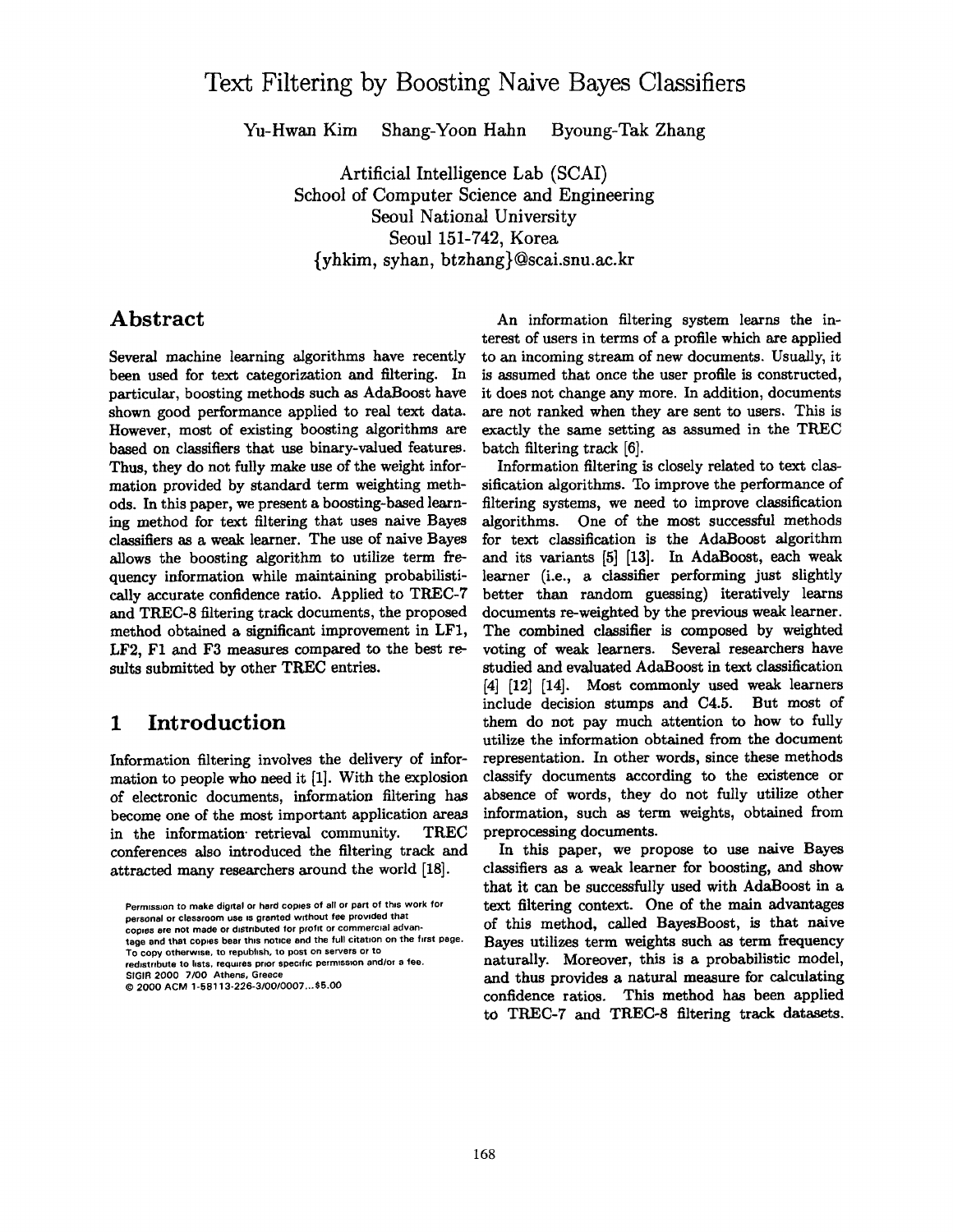Compared to the best results of the TREC entries of the last two years, the BayesBoost filtering system achieved significant improvement in the LF1, LF2, F1, and F3 measures. We also investigate the reasons for performance improvement by further experimental analysis.

The paper is organized as follows. In Section 2, we briefly discuss related work on using machine learning techniques for text filtering. Section 3 describes the AdaBoost and naive Bayes learners and introduce the BayesBoost algorithm. Section 4, we report experimental results on TREC-7 and TREC-8 filtering datasets. Finally, Section 5 concludes this study.

#### **2 Related Work**

Information filtering has been studied from two different perspectives. One is from the machine learning point of view, and the other from the information retrieval aspect. Most research in the information retrieval community is closely related to the Rocchio algorithm. This method can be formulated as

$$
Q' = \alpha \dot{Q} + \beta \left( \frac{1}{R} \sum_{D_i \in \text{Rel}} D_i \right) - \gamma \left( \frac{1}{N} \sum_{D_i \notin \text{Rel}} D_i \right),
$$

where  $Q$  is the old query vector,  $Q'$  is the new query vector,  $N$  is the number of relevant documents, and  $R$ is the number of non-relevant documents. Based on this algorithm, several researchers proposed and evaluated more powerful and robust algorithms. These include dynamic feedback optimization [3], query zoning [16], and pivoted document length normalization [17].

In the machine learning community, various methods have been used for document filtering. These include neural networks, k-nearest neighbor methods, support vector machines, and naive Bayes classifiers. Yang [19] compares these methods and others using various statistical tools.

Recently, there has been great interest in learning algorithms that achieve high accuracy by combining the predictions of several classifiers. They include committee machines, boosting, and bagging [2]. Several researchers have reported significant improvement using voting methods [4] [12]. Schapire et al. have compared AdaBoost with Rocchio using REUTERS-21578, TREC-3, and AP and concluded that both are competitive and are quite effective [15], except TREC-3 experiments where AdaBoost showed worse performance than Rocchio due to lack of data. MultiBoost is an algorithm in which AdaBoost and wagging is combined. Here, wagging is a variant of bagging; bagging uses resampling to get the datasets for training and producing a weak hypothesis, whereas wagging uses reweighting for each training example, pursuing the effect of bagging in a different way.

Lewis et al. [9] proposed to use two machine learning algorithms, the Widrow-Hoff and exponentiatedgradient (EG) algorithms. Both are linear classifiers and Lewis et al. showed that they are more effective than the Rocchio algorithm empirically.

Naive Bayes is a well-known probabilistic algorithm. It has been used with many algorithms which need probabilistic interpretations. For instance, McCallum et ai. [11] proposed a new algorithm that is based on naive Bayes and used expectation-maximization (EM) to train the labeled and unlabeled documents regarding the label of the unlabeled documents to be a hidden variable to be determined in each EM step. They achieved good performance in REUTERS-21578 documents.

## **3 Filtering by BayesBoost**

#### 3.1 AdaBoost

AdaBoost is a learning algorithm that iteratively generates classifiers and then combines them to build the ultimate classifier. It was first proposed by Shapire et al. and studied and evaluated by several researchers. Shapire also shows that it is well fit to the problem of text classification as well [14] [15]. However, it is restricted that each hypothesis or weak learner can produce an output -1 or 1.

A more sophisticated version of the AdaBoost algorithm is AdaBoost with confidence ratio [13]. It interprets the sign of the weak learner  $\theta_t(x)$  as the predicted label  $(-1 \text{ or } 1)$  to be assigned to instance x, and the magnitude  $|\theta_t(x)|$  as the "confidence" in this prediction. Thus if  $\theta_t(x)$  is close to or far from zero, it is interpreted as a low or high confidence prediction. In this paper, the range of  $\theta_t$  is [-1,+1].

AdaBoost builds a classifier by combining the hypotheses:

$$
f(x) = \sum_{t=1}^T \alpha_t \theta_t(x),
$$

where T is the number of iterations and  $\alpha_t$  is the weight for hypothesis  $\theta_t$ . If we restrict the range of  $\theta_t(x)$  to [-1,1], we can calculate  $\alpha_t$  by reusing the equation of the original AdaBoost.

Several researchers have used weak learners such as C4.5 (decision tree learner) [4] [12] and decision stumps [15]. All of them showed good performance in text classification. However, as mentioned previously,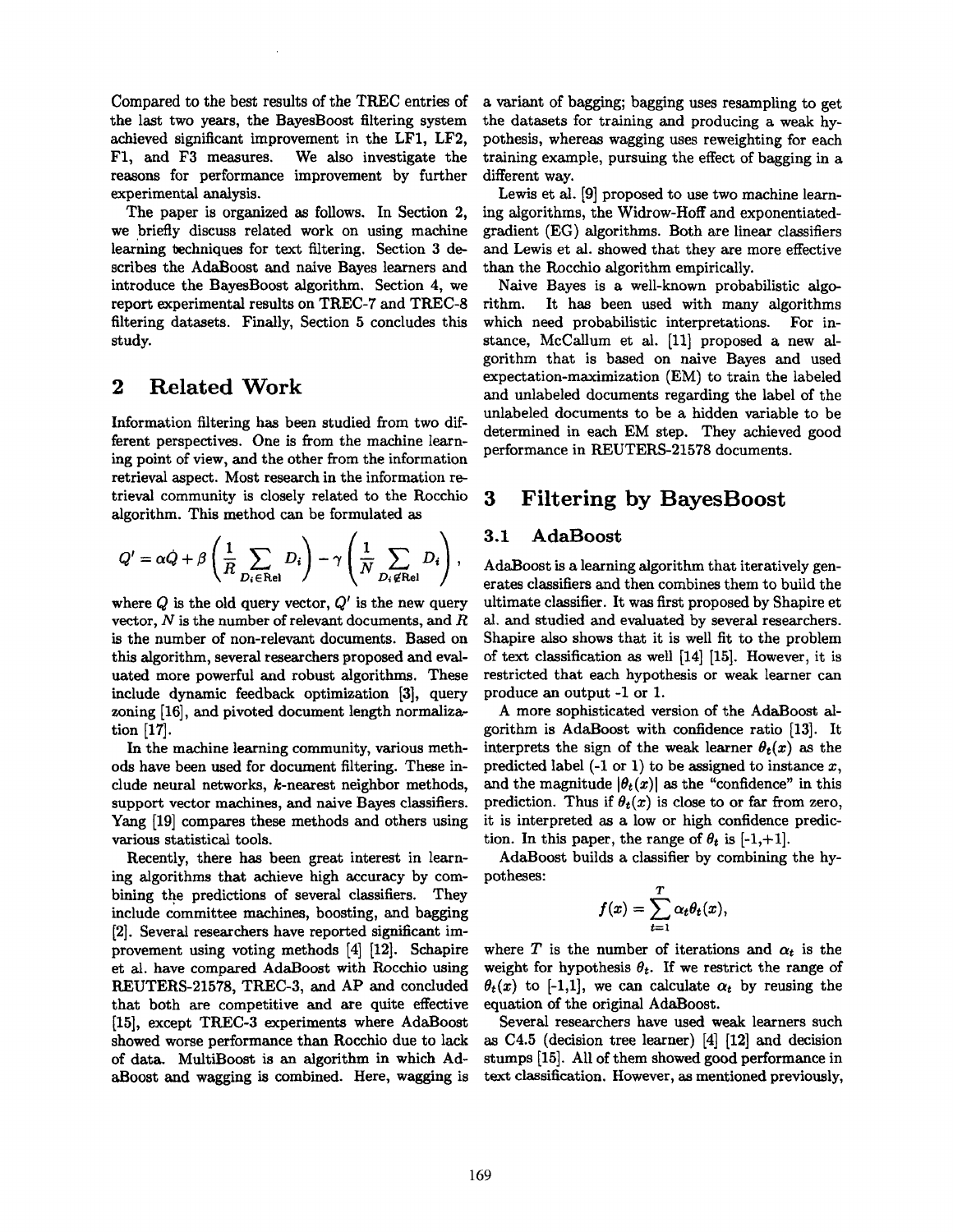these weak learners do not take into account weight information and basically classify documents according to the existence or absence of words. Therefore, it has room for further improvement. Another problem is that these weak learners are far from probabilistic, thus is not suitable for calculating confidence ratios. In order to solve these two problems, we use naive Bayes classifiers as a weak learner.

#### 3.2 Naive Bayes

Naive Bayes is a well-known classical method that has been widely used in text categorization [7] [11]. The learning task for a naive Bayes classifier is to use a set of training documents to estimate parameters, then use the estimated model to classify new documents. Document  $d_i$  is composed of a sequence of words, which is  $w_{i1}, w_{i2}, \dots, w_{i|d_i|}$ . We assume that the words in a document is mutually independent and the probability of a word is independent of its position within the document, which is not true in real situations. In spite of this disparity between the reality and the model, naive Bayes classifiers showed rather good performance in text classification [7] [11].

Due to the independence assumption the probability that a document  $d_i$  is generated from the class  $c_i$ can be expressed as

$$
P(d_i|c_j;\theta) = P(|d_i|) \prod_{k=1}^{|d_i|} P(w_{d_{ik}}|c_j;\theta)^{N(w_{d_{ik}},d_i)},
$$

where  $w_{d_{ik}}$  denotes the k-th word in document  $d_i$ ,  $N(w_{d_{ik}}, d_i)$  denotes the weight of word  $w_{d_{ik}}$  occurring in document  $d_i$ , and  $|d_i|$  is the number of words in the document. The parameter of each class is  $\theta_{w_k|c_i} =$  $P(w_k|c_j;\theta)$ , where  $\sum_{k=1}^{|V|} P(w_k|c_j;\theta) = 1$ .

$$
\hat{\theta}_{w_k|c_j} = \frac{1 + \sum_{i=1}^{|D|} N(w_k, d_i) P(c_j|d_i)}{|V| + \sum_{k=1}^{|V|} \sum_{i=1}^{|D|} N(w_k, d_i) P(c_j|d_i)} \quad (1)
$$

The class prior probability is given as  $\theta_{c_j} = P(c_j|\theta)$ . This can be estimated as

$$
\hat{\theta}_{c_j} = \frac{\sum_{i=1}^{|D|} P(c_j|d_i)}{|D|},
$$
\n(2)

where  $|D|$  is the total number of documents. With these parameters, assuming  $P(|d_i|)$  is uniform, we can compute the probability that a particular class generated a given document:

$$
P(c_j|d_i; \hat{\theta}) = \frac{P(c_j|\theta)P(d_i|c_j; \theta)}{P(d_i|\hat{\theta})}
$$
(3)  

$$
= \frac{P(c_j|\hat{\theta})\prod_{k=1}^{|d_i|}P(w_{d_{ik}}|c_j; \hat{\theta})^{N(w_{d_{ik}}, d_i)}}{\sum_{r=1}^{|C|}P(c_r|\hat{\theta})\prod_{k=1}^{d_i}P(w_{d_{ik}}|c_r; \hat{\theta})^{N(w_{d_{ik}}, d_i)}}
$$

We must choose arg max<sub>j</sub>  $P(c_i|d_i;\theta)$  as the best class 'of the document.

Because naive Bayes is a probabilistic model, it will not achieve good performance if we do not have enough positive examples. In our experiments, we obtained poor results when we applied only naive Bayes classifiers to the TREC-8 filtering datasets. Naive Bayes also chooses the probability that is better of the two probabilities, without exploiting the difference of the two probabilities further. As we argued before, if we use this feature to calculate the confidence ratio, a better performance can be achieved.

#### 3.3 BayesBoost: AdaBoost with Naive Bayes

Naive Bayes is a probabilistic model, and thus it is well fit to calculating confidence ratio. It also takes into account weight information and thus helpful to more accurate classification than using only decision stumps. This consideration leads to the BayesBoost algorithm as summerized in Figure 1.

Let  $P(c_i = 1|d_i;\hat{\theta})$  denote the probability of document  $d_i$  being evaluated as relevant and  $P(c_i =$  $-1|d_i$ ;  $\hat{\theta}$ ) as irrelevant. We can compute  $h_t(d_i; \hat{\theta})$  by

$$
h_t(d_i; \hat{\theta}) = P(c_i = 1 | d_i; \hat{\theta}) - P(c_i = -1 | d_i; \hat{\theta}) \quad (4)
$$

which means the difference between the two probabilities of the two classes and have a value with range  $[-1,1]$ . In order to reflect the effect of reweighting we resampled training data from the weighted distribution by roulette wheel selection, which is frequently used in genetic algorithms. Roulette wheel selection is a method to choose data proportional to the density (in this context,  $D_i$ ).

We can improve the performance of BayesBoost even more by choosing better starting points. It has the effect of giving more weights to the documents which can gain more score than other documents [15]. To do this, we initialize the distribution of the documents as follows:

$$
D_1(i) = \begin{cases} \frac{a-c}{Z_0} & \text{if } y_i = +1 \\ \frac{d-b}{Z_0} & \text{if } y_i = -1, \end{cases}
$$
 (5)

where  $Z_0$  is a normalization factor and a, b, c, and d are defined in Equation (6) below.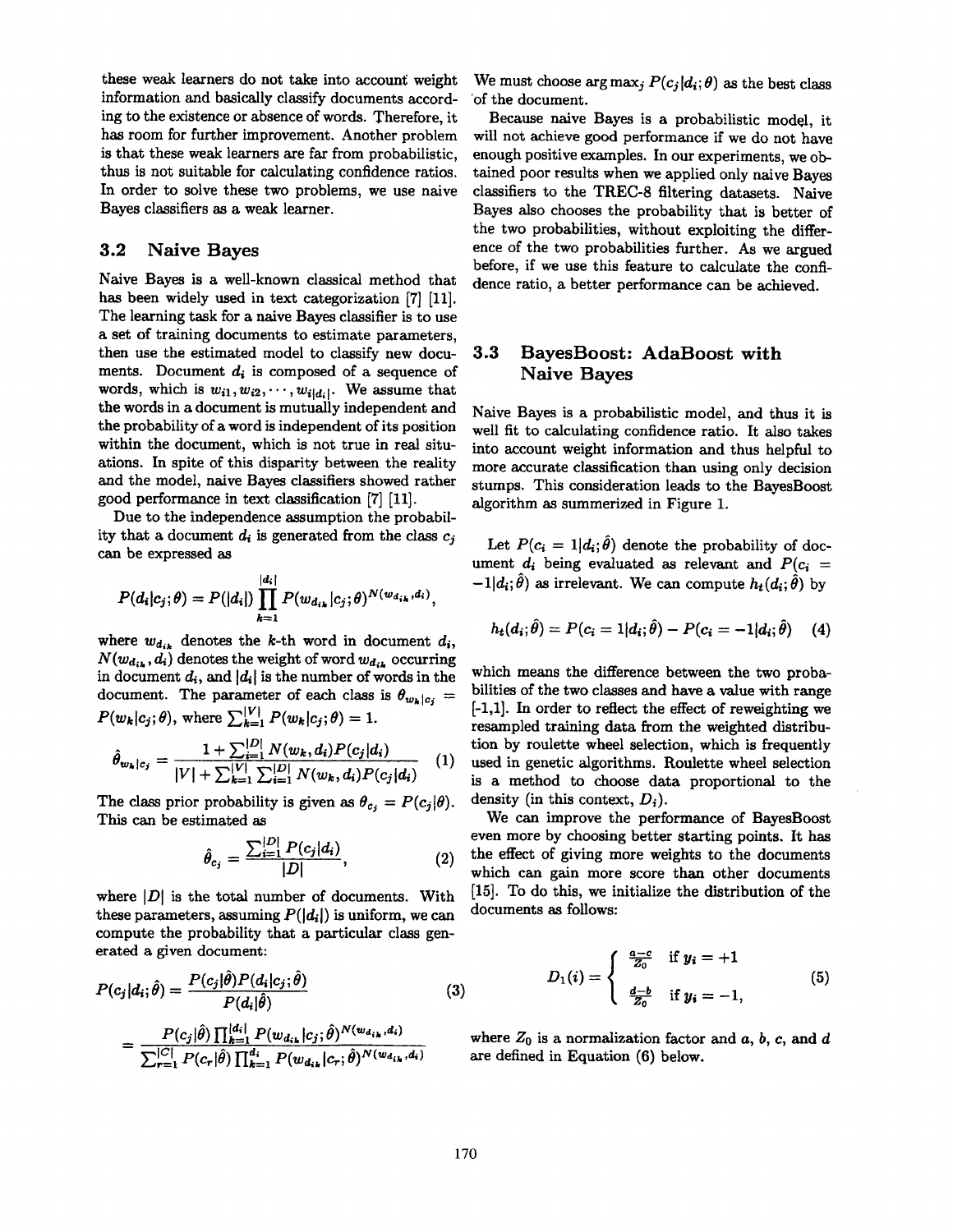Figure 1: The BayesBoost algorithm.

1. Given:  $(d_1, c_1), ..., (d_m, c_m),$ where  $d_i \in X, c_i \in \{-1, +1\}.$ 

- 2. Initialize a distribution using Equation (5).
- 3. For  $t = 1, \dots, T$ :
	- Select new training documents using roulette wheel selection.
	- Train a naive Bayes classifier and get a weak hypothesis  $h_t$  by Equation (4), where  $\hat{\theta} = (\hat{\theta}_{w_k|c_i}, \hat{\theta}_{c_i})$  is computed by Equations (1) and (2)
	- Choose  $\alpha_t = \frac{1}{2} \log(\frac{1+r}{1-r})$ , where

$$
r=\sum_{i=1}^{|D|}D_t(i)c_ih_t(d_i;\theta).
$$

• Update the distribution:

$$
D_{t+1}(i) = \frac{D_t(i) \exp(-\alpha_t c_i h_t(d_i; \hat{\theta}))}{Z_t},
$$

where  $Z_t$  is a normalization factor.

4. Output the final hypothesis:

$$
H(x) = \text{sign}\left(\sum_{t=1}^T \alpha_t h_t(d_i; \hat{\theta})\right).
$$

## **4 Experiments and Results**

#### **4.1 Performance Measures**

Past studies on text filtering have used various measures to evaluate system performance. One of these is the break-even point [10]. But as discussed by Singhal et al., break-even points are not very suitable for measuring the performance of filtering algorithms [15]. Recently, TREC conferences have been moving toward the use of *utility as* the measure of choice for evaluating text filtering [6]. Thus, in this study we use utility, for example LF1, instead of the traditional break-even point.

Let  $R_+$  be the number of relevant and retrieved documents,  $N_+$  be the number of non-relevant but retrieved documents,  $R_{-}$  be the number of relevant but non-retrieved documents, and  $N_{-}$  be the number of non-relevant and non-retrieved documents. Then, linear utility is defined as follows:

$$
Linear utility = aR_+ + bN_+ + cR_- + dN_- \qquad (6)
$$

where  $a, b, c$ , and  $d$  are constant coefficients.

In TREC-8, the LF1 and LF2 measures are used:

$$
LF1 = F1 = 3R_{+} - 2N_{+}
$$
 (7)

$$
LF2 = 3R_{+} - N_{+}.
$$
 (8)

In TREC-7, F1 and F3 are used. F1 is the same as LF1, and F3 is defined as

$$
F3 = 4R_+ - N_+.
$$
 (9)

However, it is meaningless to average through the runs, because a few topics will have dominant effects on the results. Hence, we also used the scaled linear utility to show the whole performance effectively [6].

Scaled linear utility = 
$$
\frac{\max\{u(S,T),U(s)\}-U(s)}{MaxU(T)-U(s)},
$$

where  $u(S,T)$  is the linear utility of system  $S$  for topic  $T$ ,  $MaxU(T)$  is the maximum possible utility score for topic  $T, U(s)$  is the utility of retrieving  $s$ non-relevant documents.

#### **4.2 Datasets: TREC-7 & TREC-8**

The datasets for the TREC-7 filtering track consist of the articles from AP News for the years 1988-1990, Topics 1-50. The 1988 AP documents were used as the training set, and the documents for 1989-1990 as the test set. For TREC-8 datasets, which consist of the FT articles from 1992-1994 and Topics 351-400, we used the 1992 FT documents as a training set and the documents for 1993-1994 as a test set. This is exactly the same setting as the TREC-7 and TREC-8 batch filtering tracks suggested.

We did not use any information from the topic, such as 'description.' We stemmed the documents using the Porter's algorithm, and removed words from the stop-list and common short words. Finally, we removed documents which had fewer than 40 terms. Standard  $tf \cdot idf$  is used for term weighting. No thesaurus or other datasets were used. Though our term indexing method generated more than 160,000 terms, we extracted 5251 terms for TREC-7 and 4071 for TREC-8 according to the increasing document frequency in AP88 and FT92.

Three runs were made for each topic and the results are reported in average performance. In running the boosting algorithms, we continued training until 15 hypotheses are generated or the training error goes to zero. For comparison purposes, we also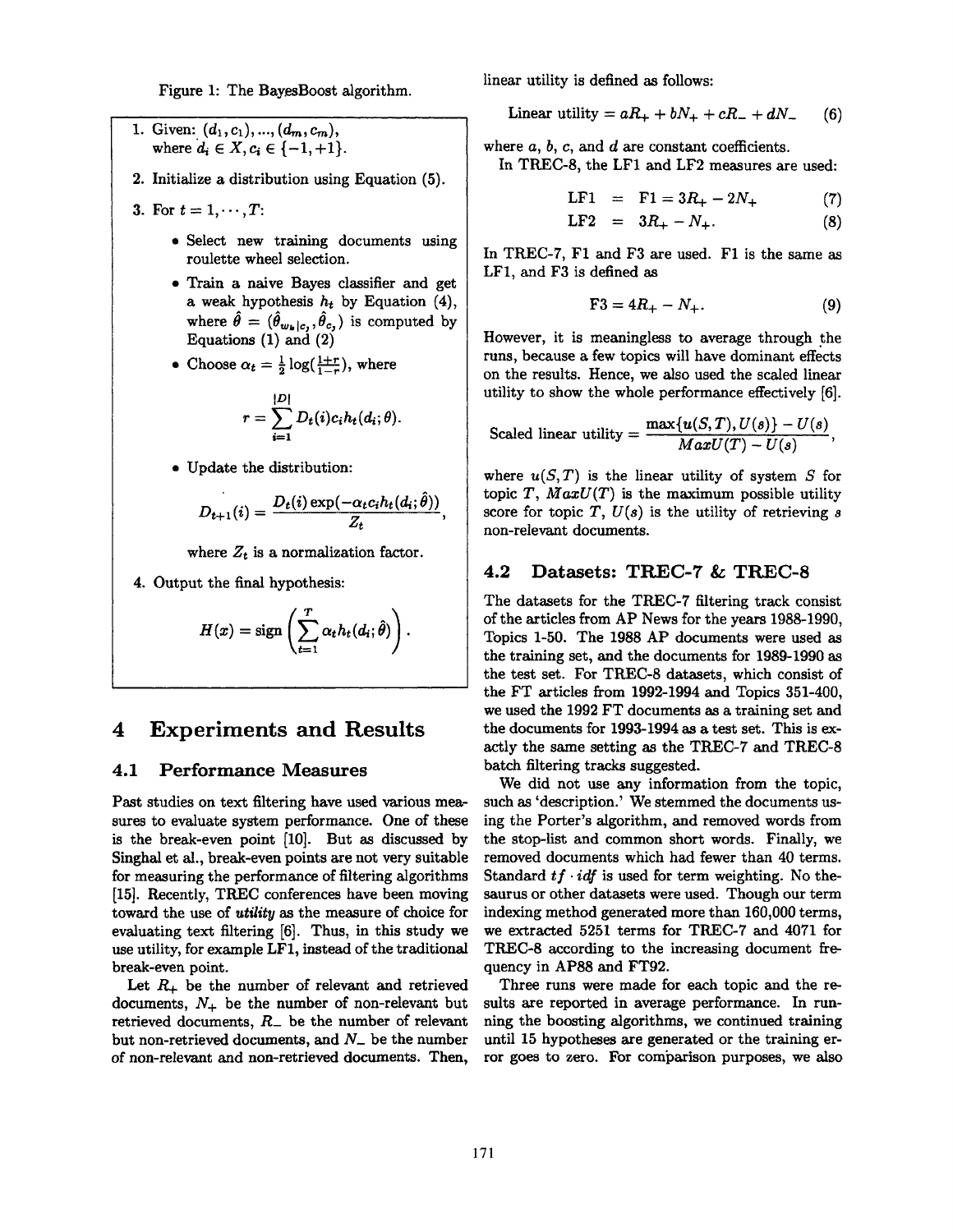Figure 2: Comparison of BayesBoost and the three best runs that were submitted to TREC-7. Two different performance measures were used: scaled F1 (first row) and scaled F3 (second row). A positive value for the topic number means BayesBoost outperforms the corresponding entry to the TREC-7 Filtering track.



Figure 3: Comparison of BayesBoost and the three best runs that was submitted to TREC-8. Two different performance measures were used: scaled LF1 (first row) and scaled LF2 (second row). A positive value for the topic number means BayesBoost outperforms the corresponding entry to the TREC-8 Filtering track.

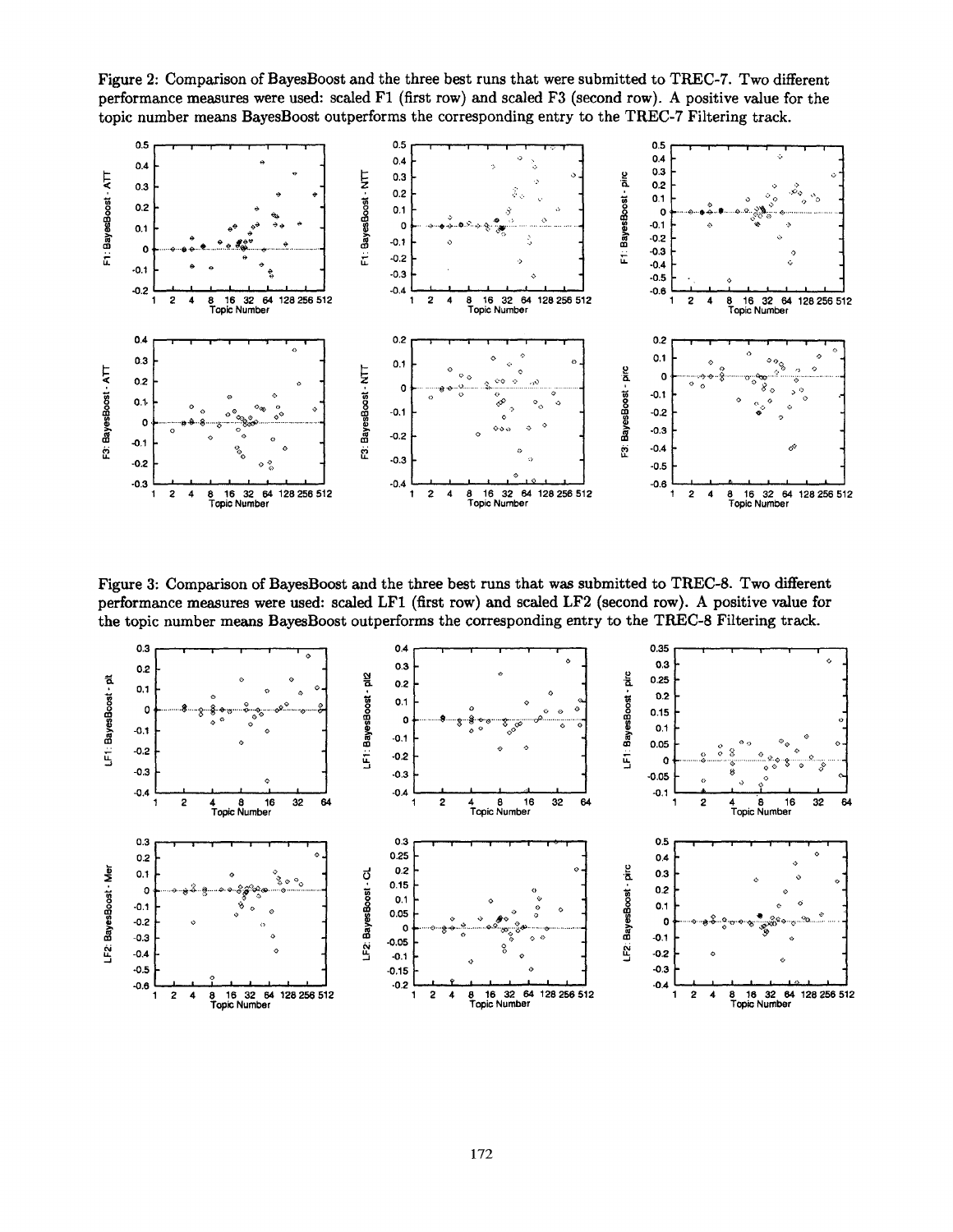Table 1: Detailed results of BayesBoost (SCAI) on TREC-7 and TREC-8 datasets. Also shown are the results of the three best teams each year. These data are excerpted from TREC-7 and TREC-8. (The 'asl' at the bottom line stands for the averaged scaled linear utility when  $U(s)$  is set to 100. and The values in the parentheses in 'SCAI' are the scores when we also take the unjudged documents into account.

|          |                  | $\overline{\text{LFI}}$ |              |                         | LF <sub>2</sub>  |             |           |                     |            | LF1              |                 |                   | LF <sub>2</sub>         |                  |                         |                  |                  |
|----------|------------------|-------------------------|--------------|-------------------------|------------------|-------------|-----------|---------------------|------------|------------------|-----------------|-------------------|-------------------------|------------------|-------------------------|------------------|------------------|
|          | SCAI             | ATT                     | NTT          | pire                    | SCAI             | <b>ATT</b>  | NTT       | DIFC                |            | SCAI             | piti            | plt2              | pire                    | SCAI             | ᠁                       | pirc             | Mer              |
| 1        | 214              | 87                      | -91          | 101                     | 311              | 386         | 288       | 391                 | 351        | $\overline{17}$  | $\overline{22}$ | 25                | 23                      | 20               | $\overline{24}$         | $\overline{28}$  | $-136$           |
| 2        | 77               | -8                      | 5            | 11                      | 131              | $-31$       | 193       | 37                  | 352        | 96               | 82              | 115               | 125                     | 119              | 56                      | 238              | 185              |
| з        | 93               | 136                     | 220          | 204                     | 139              | 316         | 359       | 333                 | 353        | 13               | 32              | 42                | 28                      | 15               | 5                       | 44               | 41               |
| 4        | ٥                | -1                      | 14           | 4                       | 16               | 24          | 63        | 36                  | 354        | -6               | -9              | -9                | -7                      | -3               | $\cdot$ 1               | 6                | o                |
| Б        | 47               | 47                      | 50           | 38                      | 73               | 79          | 80        | 81                  | 355        | $\mathbf{o}$     | 0               | 0                 | $\mathbf o$             | 0                | o                       | $\mathbf 0$      | $\mathbf{o}$     |
| 6        | 117              | 193                     | 166          | 183                     | 207              | 385         | 360       | 364                 | 356        | $-16$            | 7               | $\overline{r}$    | 4                       | -8               | -1                      | 6                | -6               |
| 7        | 101              | 25                      | -14          | 3                       | 166              | 130         | 235       | 231                 | 357        | 55               | 47              | 41                | 59                      | 52               | 50                      | 69               | 56               |
| 8        | 0                | -2                      | 2            | 6                       | 2                | 1           | 21        | 7                   | 358        | 0                | ٥               | O                 | 0                       | o                | o                       | o                | $\mathbf o$      |
| $\Omega$ | 5                | $\Omega$                | з            | $\mathbf{o}$            | 11               | o           | 8         | 19                  | 359        | -2               | -5              | -5                | $\mathbf o$             | -3               | 0                       | -1               | 0                |
| 10       | 164              | 89                      | 363          | 361                     | 255              | 152         | 576       | 576                 | 360        | $\Omega$         | o               | ٥                 | o                       | o                | $\circ$                 | 3                | 3                |
| 11       | 153              | 130                     | 117          | 72                      | 252              | 421         | 457       | 413                 | 361        | $\mathbf{o}$     | $\Omega$        | $\Omega$          | $\mathbf{o}$            | o                | -3                      | o                | o                |
| 12       | 605              | 86                      | -90          | 419                     | 871              | 213         | 910       | 788                 | 362        | 0                | 0               | o                 | o                       | o                | $\overline{\mathbf{2}}$ | o                | $\mathbf o$      |
| 13       | 6                | 36                      | $\bullet$    | 180                     | 18               | 48          | o         | 260                 | 363        | 0                | O               | ٥                 | -4                      | O                | - 1                     | -2               | $\cdot$ 2        |
| 14       | 23               | $-11$                   | 12           | 6                       | 45               | 47          | 79        | 76                  | 364        | $\mathbf{o}$     | 0               | o                 | 0                       | o                | $\mathbf{o}$            | o                | $-1$             |
| 15       | $-11$            | -38                     | -143         | 1                       | -3               | -19         | -39       | 6                   | 365        | 0                | -16             | -28               | 4                       | o                | -1                      | 5                | $\mathbf{o}$     |
| 16       | 4                | $\mathbf{1}$            | 26           | $\overline{\mathbf{2}}$ | 15               | 11          | 43        | 18                  | 366        | -2               | 0               | o                 | 3                       | -2               | 6                       | 6                | 23               |
| 17       | 188              | 110                     | P.           | 108                     | 268              | 247         | 300       | 276                 | 367        | 0                | O               | 5                 | 4                       | 0                | O                       | 13               | o                |
| 18       | $-1$             | $\mathbf{o}$            | -86          | 0                       | 1                | $-21$       | $-47$     | $-14$               | 368        | 0                | 0               | o                 | $\mathbf 0$             | O                | 0                       | 0                | $\mathbf o$      |
| 19       | 69               | $\Omega$                | 83           | 0                       | 103              | 4           | 119       | з                   | 369        | $\bf{o}$         | O               | $\Omega$          | $\bf o$                 | 0                | $\mathbf{o}$            | o                | 0                |
| 20       | 35               | 17<br>$\mathbf{z}$      | -10          | 49                      | 59               | 46          | 5         | 133                 | 370        | $-2$             | -20             | -20               | -13                     | -2               | -1                      | -2               | -9               |
| 21<br>22 | 4                |                         | $\mathbf{o}$ | 6                       | з                | 15          | 21        | 19                  | 371        | $\mathbf{0}$     | o               | ٥                 | 0                       | o                | 0                       | O                | $\mathbf{o}$     |
| 23       | 1475             | 786<br>207              | 655<br>192   | 745                     | 2022             | 1807        | 1655      | 1528                | 372        | 0                | 3               | 3                 | 3                       | 3                | -3                      | 8                | 0                |
| 24       | 131<br>253       | 78                      | 70           | 353                     | 218              | 391         | 446       | 523                 | 373        | $\mathbf o$      | O               | o                 | $\Omega$                | 0                | 14                      | 0                | 0                |
| 25       | 4                | -8                      | 11           | 117<br>25               | 360<br>9         | 311<br>42   | 363<br>22 | 346                 | 374        | 4                | 5               | 5                 | -19                     | 6                | -3                      | 6                | 42               |
| 26       | з                | $\bf{0}$                | $\bf o$      | з                       | 4                | 0           | ٥         | 58<br>8             | 375<br>376 | -2<br>0          | -2<br>3         | $\mathbf{1}$      | 3                       | 3                | $\mathbf{z}$            | 6                | 5                |
| 27       | 0                | $\mathbf 0$             | O            | $\bf{0}$                | O                | 0           | o         | ٥                   |            |                  |                 | 3                 | $\mathbf 0$             | 0                | -3                      | $\bf{0}$         | 0                |
| 28       | з                | 0                       | o            | 0                       | 4                | 0           | 0         | $\ddot{\textbf{a}}$ | 377<br>378 | 0<br>o           | 6<br>$-25$      | 6                 | 2<br>$-12$              | 0                | 11                      | 6                | 3                |
| 29       | $-11$            | -2                      | o            | 0                       | $-14$            | -1          | ٥         | 0                   | 379        | 0                | $\mathbf o$     | $-14$<br>$\bf{o}$ |                         | 4                | -6                      | $-12$            | $-19$            |
| 30       | ٥                | 0                       | 0            | 0                       | $\mathbf o$      | o           | O         | O                   | 380        | $\bf o$          | O               | o                 | 0                       | o                | -4                      | 0                | 0                |
| 31       | 0                | 0                       | o            | o                       | O                | ٥           | ٥         | 0                   | 381        | $\Omega$         | $\Omega$        | $\mathbf 0$       | o<br>0                  | 0<br>o           | 0<br>-3                 | $\mathbf 0$<br>o | 0                |
| 32       | ۵                | 0                       | $\Omega$     | ٥                       | o                | 0           | ۵         | o                   | 382        | o                | -1              | -2                | -2                      | 0                | 8                       | $\overline{2}$   | 0<br>$\mathbf 0$ |
| 33       | 0                | 0                       | $\mathbf 0$  | $\mathbf{0}$            | o                | o           | Q         | o                   | 383        | -6               | 97              | 113               | 72                      | -2               | $\mathbf 0$             | 103              |                  |
| 34       | O                | $\mathbf 0$             | 0            | 0                       | o                | 0           | ٥         | o                   | 384        | o                | ٥               | o                 | O                       | 0                | O                       | 0                | 59<br>o          |
| 35       | o                | $\mathbf{0}$            | o            | O                       | 0                | o           | ٥         | ٥                   | 385        | 14               | g               | 14                | 28                      | 16               | 26                      | 35               | 31               |
| 36       | o                | 0                       | o            | ٥                       | o                | 0           | O         | $\Omega$            | 386        | O                | O               | 0                 | -2                      | o                | 0                       | $-1$             | 0                |
| 37       | o                | 0                       | o            | -4                      | $\Omega$         | o           | 0         | -10                 | 387        | -2               | $-10$           | $-10$             | $-1$                    | -1               | -3                      | $\mathbf{o}$     | з                |
| 38       | 111              | 50                      | 44           | 13                      | 152              | 196         | 363       | 95                  | 388        | $\mathbf o$      | o               | 0                 | 0                       | $\bf{0}$         | o                       | $\mathbf{1}$     | o                |
| 39       | $\bullet$        | 0                       | O            | -4                      | 0                | $\mathbf o$ | 0         | -7                  | 389        | 273              | 145             | 113               | 76                      | 208              | 213                     | 203              | 32               |
| 40       | 73               | s                       | -61          | 17                      | 109              | 33          | 363       | 74                  | 390        | $\mathbf o$      | -4              | $-4$              | 0                       | 0                | 0                       | $\bf{0}$         | з                |
| 41       | 15               | ٥                       | 0            | $\circ$                 | 28               | o           | 0         | ٥                   | 391        | 34               | 36              | $-18$             | $-35$                   | 55               | 59                      | 39               | 68               |
| 42       | -31              | -116                    | -139         | $-129$                  | -17              | -33         | -44       | -68                 | 392        | -3               | $-32$           | -32               | $\overline{\mathbf{2}}$ | 3                | 2                       | 23               | 15               |
| 43       | -2               | 0                       | 0            | 1                       | $-2$             | $\mathbf o$ | 0         | 19                  | 393        | ٥                | 7               | 7                 | ı                       | o                | 1                       | 5                | з                |
| 44       | 56               | 75                      | 63           | 43                      | 107              | 146         | 89        | 148                 | 394        | $\Omega$         | ٥               | o                 | ٥                       | 0                | -4                      | $\mathbf 0$      | 0                |
| 45       | -57              | $-175$                  | -167         | $-178$                  | -93              | -143        | -123      | $-136$              | 395        | $-10$            | -8              | $-1$              | $-50$                   | -7               | -3                      | 16               | 44               |
| 46       | γ                | $\bf o$                 | -2           | 28                      | 8                | 18          | -1        | 67                  | 396        | o                | 1               | 1                 | $-1$                    | $\mathbf o$      | -3                      | $\mathbf{z}$     | ٥                |
| 47       | 12               | з                       | 2            | 2                       | 16               | 7           | 25        | 14                  | 397        | $\mathbf o$      | -2              | $-2$              | o                       | о                | o                       | o                | -3               |
| 48       | -1               | -4                      | -2           | -4                      | -6               | -5          | -1        | -8                  | 398        | $\bf{0}$         | ٥               | 9                 | 0                       | -1               | $\overline{2}$          | 4                | 5                |
| 49       | 9                | $\overline{\mathbf{2}}$ | 9            | 8                       | 17               | 21          | 67        | 51                  | 399        | O                | O               | o                 | з                       | o                | 4                       | 5                | o                |
| 50       | o                | o                       | o            | o                       | $\bf{a}$         | o           | O         | O                   | 400        | -1               | $-13$           | -8                | -9                      | $\mathbf{1}$     | 5                       | 11               | g                |
| asl      | 0.512<br>(0.484) | 0.461                   | 0.452        | 0.500                   | 0.462<br>(0.435) | 0.460       | 0.505     | 0.509               | asi        | 0.715<br>(ሲ.ፖበቢ) | 0.712           | 0.713             | 0.714                   | 0.719<br>(0.708) | 0.721                   | 0.734            | 0.720            |

show in Figures 2 and 3 the results of the three bestranked runs submitted to TREC-7 and TREC-8, respectively. Unfortunately, our results will have a disadvantage compared with other runs because our new runs did not enter TREC pools [18], so we ignored unjudged documents in the test documents. In this setting, we might have a slight advantage over other runs  $[6]$ . The x-axis is sorted by the number of positive documents in the training documents set. More detailed figures are shown in Table 1. These results are discussed in Section 4.3 below.

We also made experiments in the same setting using AdaBoost with decision stumps. The results are shown in Figure 4(left) for TREC-7 and Figure 4(right) for TREC-8. In general, BayesBoost significantly outperforms AdaBoost. The degree of improvement is especially big for TREC-8 datasets. It is also interesting to note that the performance of BayesBoost gets increased, compared to that of AdaBoost, as the number of positive documents for the topics increases.

#### 4.3 Analysis

To summarize the comparative results shown in Figures 2 and 3 and Table 1, BayesBoost is competitive to other entries in almost all the runs both on TREC-7 and TREC-8 data, but it achieved moderate performance compared in the LF2 measure. This result is somewhat related to that of Schapire et al. [15]. They showed that though AdaBoost is very competitive in LF1 measure, it does not show good results when it comes to the LF2 measure compared with the Rocchio method. This might be due to the fact that boosting algorithms including BavesBoost do not optimize for the linear utility actively, except that they optimize the initial distribution for linear utility measure. However, as naive Bayes is a probabilistic model, if we calibrate the threshold given a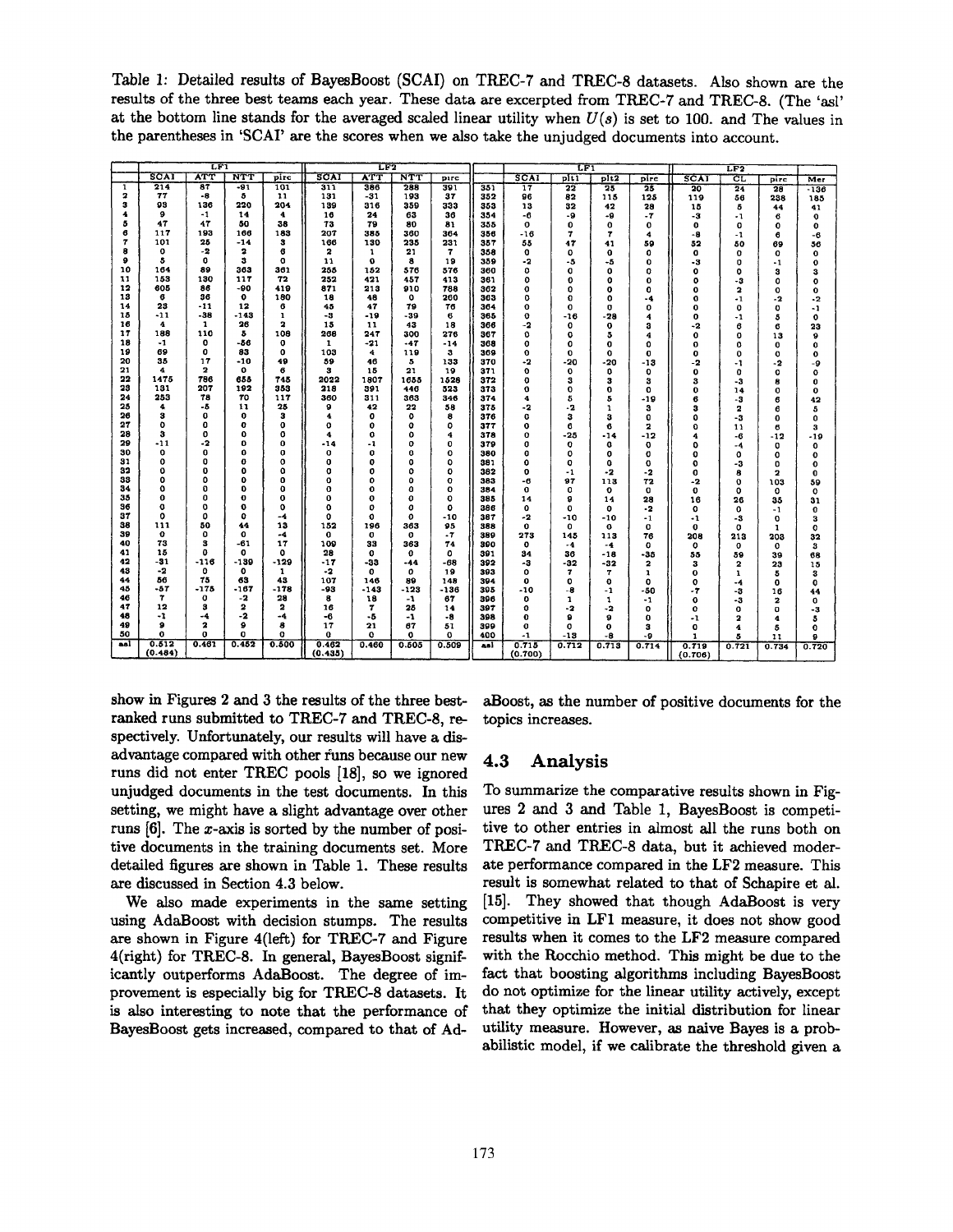Figure 4: Comparison of BayesBoost and AdaBoost on TREC-7 (left) and TREC-8 (right). Positive values mean that BayesBoost performs better than AdaBoost in the scaled LF1 measure. The relative performance of BayesBoost increases as the number of positive documents for the topics increased.



probability that a document is a positive example, we [1] could improve the results further.

In contrast to BayesBoost, 'pirc' prepares six forms of functions and uses genetic algorithms in determining various weights of their linear threshold functions to optimize for suitable utility measure [8]. Finally, 'pirc' votes with combined functions.

As we mentioned before our results might have disadvantages compared to other runs if we take all the unjudged but retrieved documents into consideration. Despite this disadvantage, our result is still competitive to the result of ATT that ranked the 2nd (0.461) in the LF1 measure) at TREC-7.

As Figures 2 and 3 show, BayesBoost outperforms other runs when given more positive training examples. But it shows a slightly worse performance than other runs when positive example are sparse. It is related to the fact that naive Bayes is a probabilistic model, so it is very unlikely to make accurate predictions given a small number of examples.

## **5** Conclusion and Future Work

Our results on TREC-7 and TREC-8 filtering experiments show that BayesBoost does significantly well in comparison to the best results submitted by other TREC entries. However, a moderate performance was observed when the text collection did not have many positive training examples.

Our experimental results also show that Bayes-Boost outperforms AdaBoost (with decision stumps) when applied to text filtering on TREC-7 and TREC-8 data. This seems due to the following features of BayesBoost. First, because it is a probabilistic model, it is suitable for calculating confidence ratios. Second, naive Bayes makes use of weight information as opposed to decision stumps or decision trees.

Possible areas of future research include sophisticated term selection. Automatic selection of the term size will also improve the accuracy of naive Bayes classifiers and BayesBoost.

## **Acknowledgements**

This research was supported by Korea Ministry of Information and Telecommunication under Grant 98- 199 through IITA, by Korea Science and Engineering Foundation through AITRC, and by the BK21-IT Program.

#### **References**

- [1] N. J. Belkin and W. B. Croft. Information filtering and information retrieval: Two sides of the same coin?. *Communications of the ACM,*  35(12):29-38, 1992.
- [2] L. Breiman. Bagging predictors. *Machine Learning,* 24(2):123.-140, 1996.
- [3] C. Buckley and G. Salton. Optimization of relevance feedback weights. In *Proc. SIGIR-95,* pp. 351-357, 1995.
- [4] H. Drucker and C. Cortes. Boosting decision trees. In *Advances in Neural Information Processing Systems 8,* pp. 479-485, 1996.
- Y. Freund and R. E. Schapire. Experiments with a new boosting algorithm. In *Proc. 13th Int. Conf. on Machine Learning, pp. 148-156, 1996.*
- [6] D. Hull. The TREC-8 filtering track: Description and analysis. In *Proc. 7th Text Retrieval Conf.* (TREC-7), pp. 33-56, 1998.
- [7] T. Joachims. A probabilistic analysis of the Rocchio algorithm with TFIDF for text categorization. In *Proc. Int. Conf. on Machine Learning*  (ICML-97), pp. 143-151, 1997.
- [8] K. L. Kwok, L. Grunfeld, M. Chan, N. Dinstl, and C. Cool. TREC-8 ad-hoc, query and filtering track experiments using PIRCS. In Proc. *Text Retrieval Conf.* (TREC-8), pp. 107-116, 1998.
- D. Lewis, R. E. Schapire, J. P.Callan, and R. Papka. Training algorithms for linear text classifiers. In *Proc. SIGIR-96*, pp. 298-306, 1996.
- [10] David Lewis. Evaluating and optimizing autonomous text classification systems. In *Proc. SLGIR-95,* pp. 246-255, 1995.